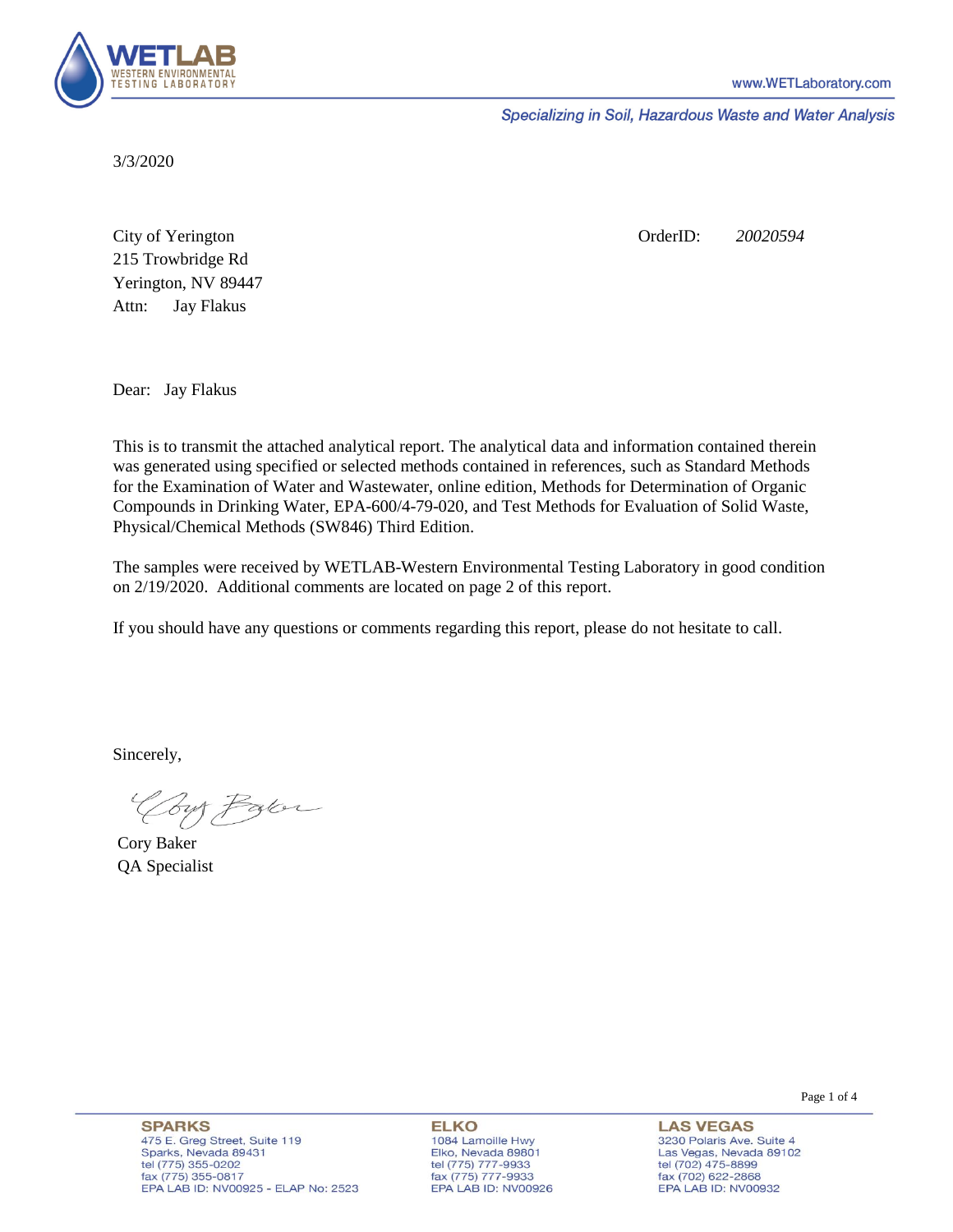## *City of Yerington - 20020594*

## **Specific Report Comments**

None

| <b>Report Legend</b>  |                |                                                                                                                                                                                                                           |
|-----------------------|----------------|---------------------------------------------------------------------------------------------------------------------------------------------------------------------------------------------------------------------------|
| B                     |                | Blank contamination; Analyte detected above the method reporting limit in an associated blank                                                                                                                             |
| D                     | ۰.             | Due to the sample matrix dilution was required in order to properly detect and report the analyte. The reporting limit has<br>been adjusted accordingly.                                                                  |
| <b>HT</b>             |                | Sample analyzed beyond the accepted holding time                                                                                                                                                                          |
| J                     | --             | The reported value is between the laboratory method detection limit and the laboratory practical quantitation limit. The<br>reported result should be considered an estimate.                                             |
| K                     |                | The TPH Diesel Concentration reported here likely includes some heavier TPH Oil hydrocarbons reported in the TPH<br>Diesel range as per EPA 8015.                                                                         |
| L                     | ۰.             | The TPH Oil Concentration reported here likely includes some lighter TPH Diesel hydrocarbons reported in the TPH Oil<br>range as per EPA 8015.                                                                            |
| M                     | --             | The matrix spike/matrix spike duplicate (MS/MSD) values for the analysis of this parameter were outside acceptance<br>criteria due to probable matrix interference. The reported result should be considered an estimate. |
| N                     | ۰.             | There was insufficient sample available to perform a spike and/or duplicate on this analytical batch.                                                                                                                     |
| NC.                   |                | Not calculated due to matrix interference                                                                                                                                                                                 |
| QD                    | ۰.             | The sample duplicate or matrix spike duplicate analysis demonstrated sample imprecision. The reported result should be<br>considered an estimate.                                                                         |
| QL                    | ۰.             | The result for the laboratory control sample (LCS) was outside WETLAB acceptance criteria and reanalysis was not<br>possible. The reported data should be considered an estimate.                                         |
| S                     | $\overline{a}$ | Surrogate recovery was outside of laboratory acceptance limits due to matrix interference. The associated blank and LCS<br>surrogate recovery was within acceptance limits                                                |
| <b>SC</b>             | ۰.             | Spike recovery not calculated. Sample concentration $>4X$ the spike amount; therefore, the spike could not be adequately<br>recovered                                                                                     |
| U                     | ۰.             | The analyte was analyzed for, but was not detected above the level of the reported sample reporting/quantitation limit. The<br>reported result should be considered an estimate.                                          |
| Conoral I ah Commonte |                |                                                                                                                                                                                                                           |

**General Lab Comments**

Per method recommendation (section 4.4), Samples analyzed by methods EPA 300.0 and EPA 300.1 have been filtered prior to analysis.

The following is an interpretation of the results from EPA method 9223B:

A result of zero (0) indicates absence for both coliform and Escherichia coli meaning the water meets the microbiological requirements of the U.S. EPA Safe Drinking Water Act (SDWA). A result of one (1) for either test indicates presence and the water does not meet the SDWA requirements. Waters with positive tests should be disinfected by a certified water treatment operator and retested.

Per federal regulation the holding time for the following parameters in aqueous/water samples is 15 minutes: Residual Chlorine, pH, Dissolved Oxygen, Sulfite.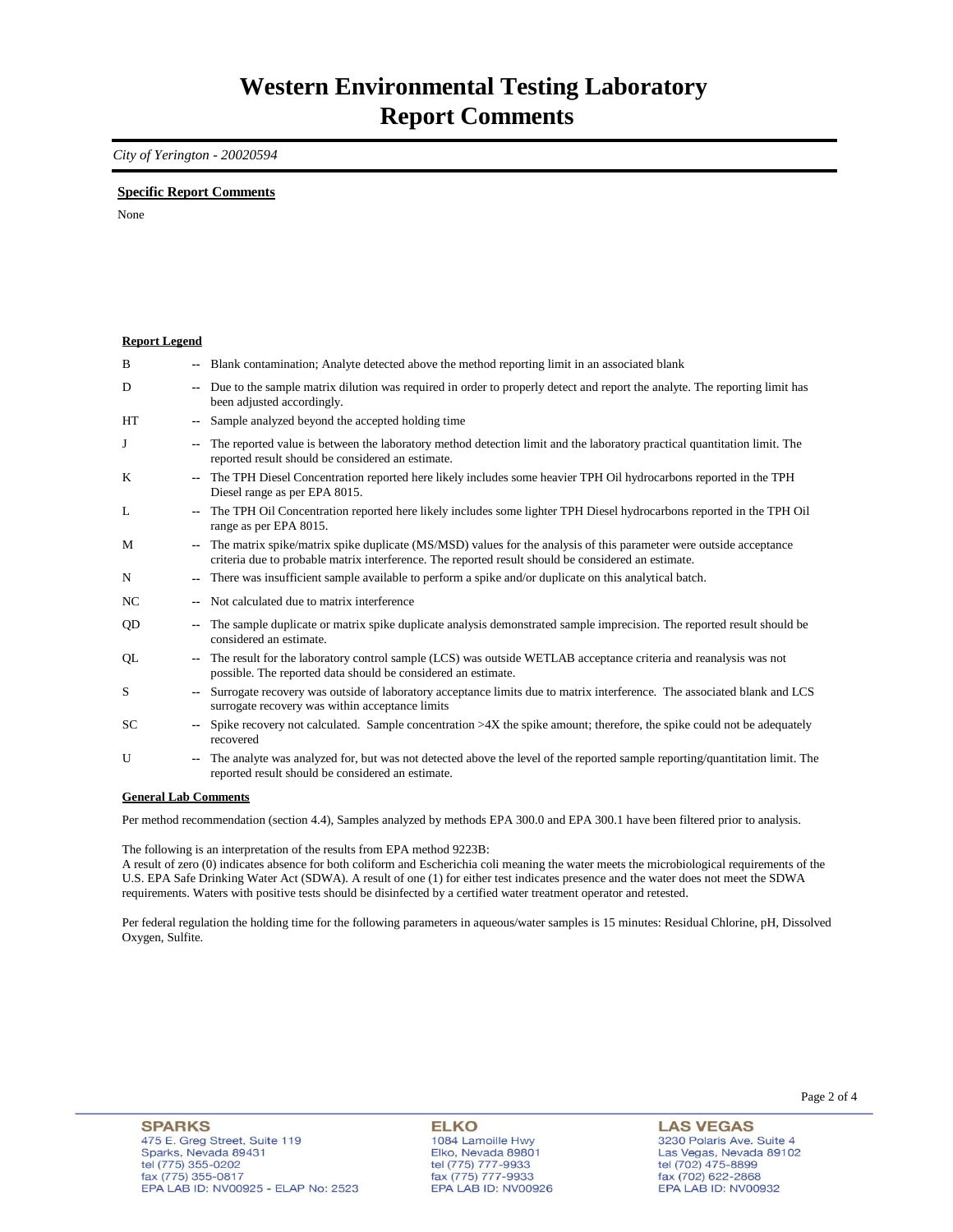## **Western Environmental Testing Laboratory Analytical Report**

| <b>City of Yerington</b>                                               |                     |                |              |    | <b>Date Printed:</b> | 3/3/2020                                                                          |         |
|------------------------------------------------------------------------|---------------------|----------------|--------------|----|----------------------|-----------------------------------------------------------------------------------|---------|
| 215 Trowbridge Rd                                                      |                     |                |              |    | OrderID:             | 20020594                                                                          |         |
| Yerington, NV 89447                                                    |                     |                |              |    |                      |                                                                                   |         |
| <b>Attn:</b> Jay Flakus                                                |                     |                |              |    |                      |                                                                                   |         |
| <b>Phone:</b> (775) 302-1155<br><b>Fax:</b>                            | NoFax               |                |              |    |                      |                                                                                   |         |
| <b>PO\Project:</b><br>City of Yerington $NV/LY$ -0255-C                |                     |                |              |    |                      |                                                                                   |         |
| <b>Customer Sample ID:</b><br><b>WETLAB Sample ID:</b><br>20020594-001 | DS01 - 35 Whiteface |                |              |    |                      | <b>Collect Date/Time:</b> 2/19/2020 12:30<br><b>Receive Date:</b> 2/19/2020 15:17 |         |
| Analyte                                                                | <b>Method</b>       | <b>Results</b> | <b>Units</b> | DF | RL                   | Analyzed                                                                          | LabID   |
| <b>Trace Metals by ICP-MS</b>                                          |                     |                |              |    |                      |                                                                                   |         |
| Arsenic                                                                | EPA 200.8           | 0.0039         | mg/L         |    | 0.0020               | 2/20/2020                                                                         | NV00925 |
| <b>Sample Preparation</b>                                              |                     |                |              |    |                      |                                                                                   |         |
| Drinking Water Prep                                                    | N/A                 | DW200220-1A    |              |    |                      | 2/20/2020                                                                         | NV00925 |

*DF=Dilution Factor, RL = Reporting Limit (minimum 3X the MDL), ND = Not Detected <RL or <MDL (if listed)* Page 3 of 4

**SPARKS** 475 E. Greg Street, Suite 119 -170 L. Clieg Offer, Olite 119<br>Sparks, Nevada 89431<br>tel (775) 355-0202<br>fax (775) 355-0817<br>EPA LAB ID: NV00925 - ELAP No: 2523

**ELKO** 1084 Lamoille Hwy Polyton, Nevada 89801<br>tel (775) 777-9933<br>fax (775) 777-9933<br>EPA LAB ID: NV00926

**LAS VEGAS** 3230 Polaris Ave. Suite 4 Las Vegas, Nevada 89102<br>tel (702) 475-8899<br>fax (702) 622-2868<br>EPA LAB ID: NV00932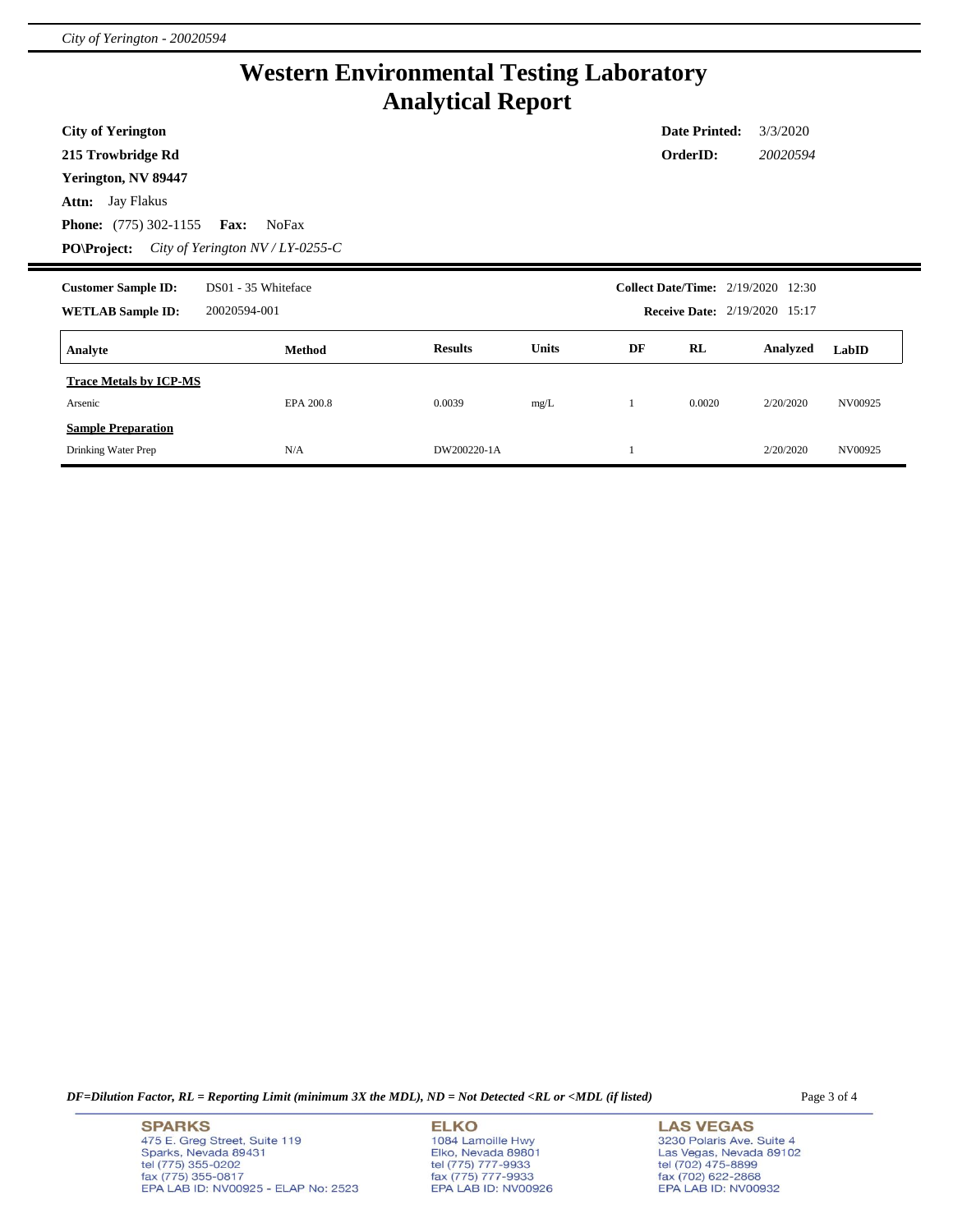## **Western Environmental Testing Laboratory QC Report**

| <b>OCBatchID</b>        | <b>QCType</b>    | <b>Parameter</b> |           | <b>Method</b>                 | <b>Result</b>                  | Actual                     | $%$ Rec                     |                              | <b>Units</b> |                   |                        |            |
|-------------------------|------------------|------------------|-----------|-------------------------------|--------------------------------|----------------------------|-----------------------------|------------------------------|--------------|-------------------|------------------------|------------|
| QC20020857              | Blank 1          | Arsenic          |           | EPA 200.8                     | ND.                            |                            |                             |                              | mg/L         |                   |                        |            |
| <b>OCBatchID</b>        | <b>QCType</b>    | <b>Parameter</b> |           | Method                        | <b>Result</b>                  | Actual                     | $%$ Rec                     |                              | <b>Units</b> |                   |                        |            |
| QC20020857              | LCS <sub>1</sub> | Arsenic          |           | EPA 200.8                     | 0.0447                         | 0.050                      | 90                          |                              | mg/L         |                   |                        |            |
| <b>QCBatchID QCType</b> |                  | <b>Parameter</b> | Method    | <b>Spike</b><br><b>Sample</b> | <b>Sample</b><br><b>Result</b> | <b>MS</b><br><b>Result</b> | <b>MSD</b><br><b>Result</b> | <b>Spike</b><br><b>Value</b> | <b>Units</b> | <b>MS</b><br>%Rec | <b>MSD</b><br>$%Rec$ % | <b>RPD</b> |
| QC20020857 MS 1         |                  | Arsenic          | EPA 200.8 | 20020500-001                  | 0.0102                         | 0.0528                     | 0.0536                      | 0.05                         | mg/L         | 85                | 87                     | 2          |

*DF=Dilution Factor, RL = Reporting Limit (minimum 3X the MDL), ND = Not Detected <RL or <MDL (if listed)* Page 4 of 4

**SPARKS** 475 E. Greg Street, Suite 119 Sparks, Nevada 89431<br>tel (775) 355-0202<br>fax (775) 355-0817 EPA LAB ID: NV00925 - ELAP No: 2523

**ELKO** 1084 Lamoille Hwy Polyton, Nevada 89801<br>tel (775) 777-9933<br>fax (775) 777-9933<br>EPA LAB ID: NV00926

**LAS VEGAS** 3230 Polaris Ave. Suite 4 Las Vegas, Nevada 89102<br>tel (702) 475-8899<br>fax (702) 622-2868<br>EPA LAB ID: NV00932